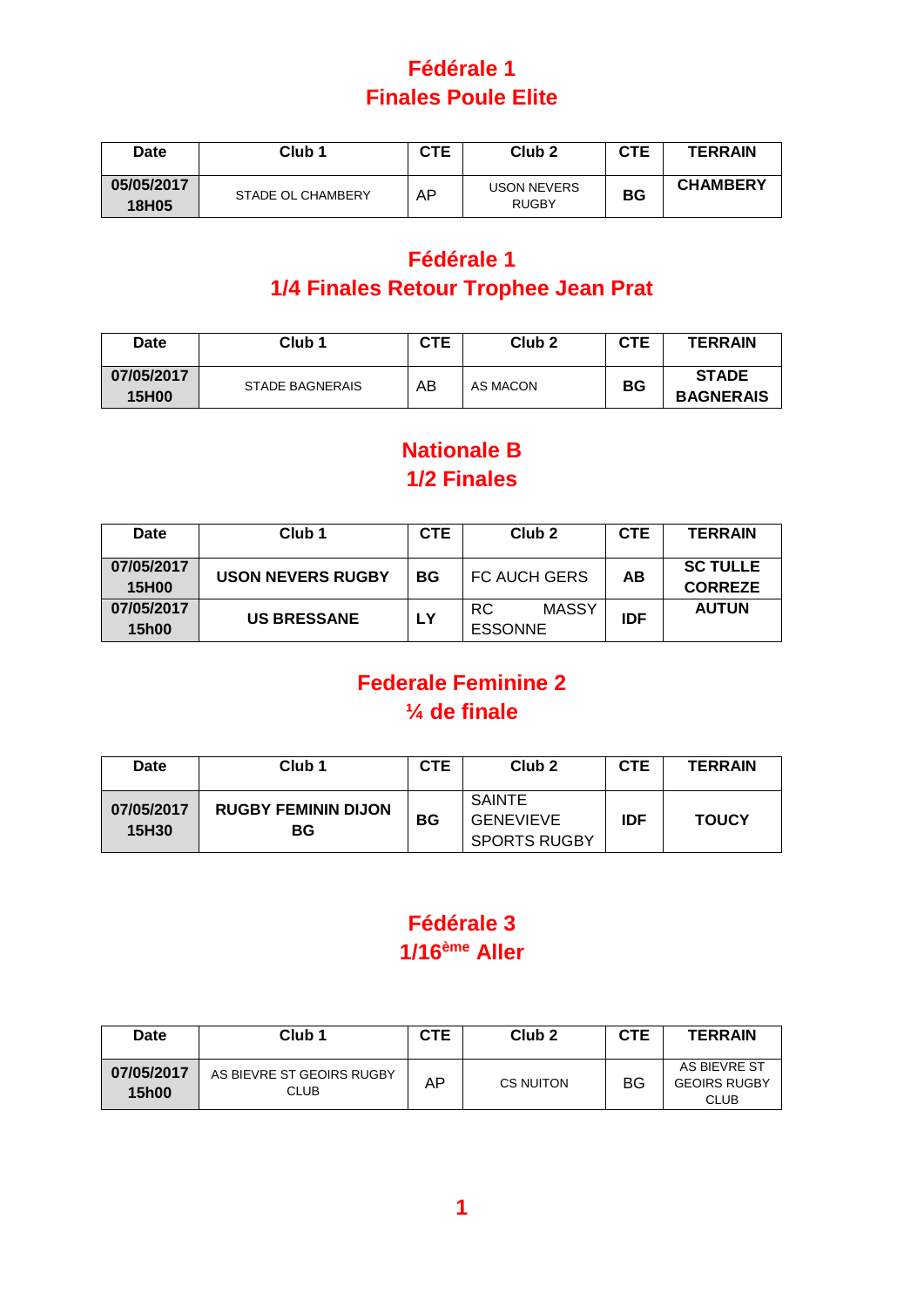#### **Honneur 1/32 EME DE FINALE**

| <b>Date</b>                | Club <sub>1</sub>     | <b>CTE</b> | Club <sub>2</sub>                              | <b>CTE</b> | <b>TERRAIN</b>   |
|----------------------------|-----------------------|------------|------------------------------------------------|------------|------------------|
| 07/05/2017<br><b>15h30</b> | <b>US BUXYNOISE</b>   | BG         | <b>MULTSPORT</b><br>CO<br><b>BAGNEUX RUGBY</b> | <b>IDF</b> | <b>CHATILLON</b> |
| 07/05/2017<br>15h30        | NANCY SEICHAMPS RUGBY | LO         | ANDREZIEUX<br>RC<br><b>BOUTHEON</b>            | <b>LY</b>  | <b>IS/TILLE</b>  |
| 07/05/2017<br>15h30        | <b>EMBAR</b>          | FC         | OL ST GENIS LAVAL                              | <b>LY</b>  | <b>CHAGNY</b>    |
| 07/05/2017<br>15H          | USO MASSIF CENTRAL    | IDF        | <b>TOURNUS</b>                                 | BG         | <b>TONNERRE</b>  |

#### **Promotion Honneur**

| <b>Date</b>                | Club <sub>1</sub>       | <b>CTE</b> | Club <sub>2</sub>    | <b>CTE</b> | <b>TERRAIN</b>                      |
|----------------------------|-------------------------|------------|----------------------|------------|-------------------------------------|
| 07/05/2017<br><b>15h30</b> | <b>CS CLICHY</b>        | IDF        | <b>CHAMBERTIN OL</b> | ΒG         | <b>AVALLON</b>                      |
| 07/05/2017<br><b>15H</b>   | <b>BASSIN DE LONGWY</b> | LO         | <b>CS SEURRE</b>     | BG         | <b>RUGBY CENTRE</b><br><b>MEUSE</b> |
| 07/05/2017<br><b>15h00</b> | <b>RT CHALONNAIS</b>    | <b>BG</b>  | <b>US VARTZIENNE</b> | LМ         | AS<br><b>VARENNOISE</b>             |

#### **Réserves 1/16ème Finale**

| Date                | Club <sub>1</sub> | CTE | Club <sub>2</sub>    | CTE | <b>TERRAIN</b>  |
|---------------------|-------------------|-----|----------------------|-----|-----------------|
| 07/05/2017<br>13H30 | NANCY SEYCHAMPS   |     | <b>RT CHALONNAIS</b> | BG  | <b>IS/TILLE</b> |

# **Première Série 1/32 EME**

| <b>Date</b>                | Club <sub>1</sub>                      | <b>CTE</b> | Club <sub>2</sub>                                      | <b>CTE</b> | <b>TERRAIN</b>                     |
|----------------------------|----------------------------------------|------------|--------------------------------------------------------|------------|------------------------------------|
| 07/05/2017<br><b>15h00</b> | ES ST LEGER DES VIGNES<br><b>RUGBY</b> | BG         | <b>STADE REIMS</b>                                     | <b>IDF</b> | <b>CHAUMONT</b>                    |
| 07/05/2017                 | <b>RC FAUCIGNY SALLANCHES</b>          | ΑP         | <b>RC LOUHANS</b>                                      | BG         | <b>CHASSIEU</b><br><b>RUGBY</b>    |
| 07/05/2017                 | <b>ASA VAUZELLES</b>                   | BG         | <b>FIRMIN</b><br><b>UNIEUX</b><br><b>ONDAINE RUGBY</b> | LУ         | <b>RC ST YORRE</b><br><b>RUGBY</b> |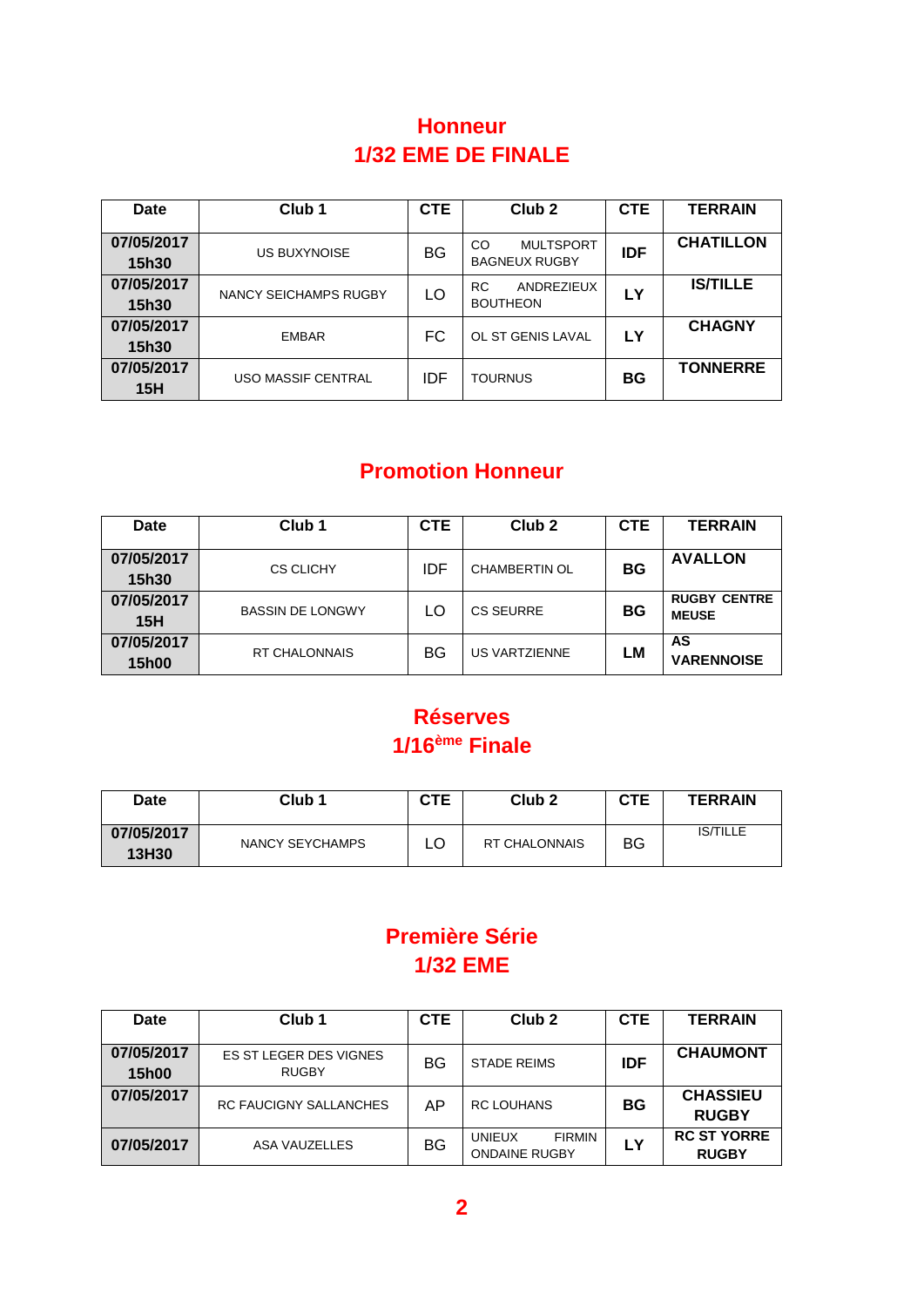# **2ème Série 1/32 EME**

| Date                       | Club <sub>1</sub>         | <b>CTE</b> | Club <sub>2</sub>      | <b>CTE</b> | <b>TERRAIN</b>          |
|----------------------------|---------------------------|------------|------------------------|------------|-------------------------|
| 07/05/2017<br><b>15h00</b> | <b>RUS HAYANGE</b>        | LO         | AVALLON                | BG         | <b>LANGRES</b>          |
| 07/05/2017<br>13h30        | <b>PROVINS RUGBY CLUB</b> | IDF        | ST MARTIN DU LAC       | <b>BG</b>  | <b>AVALLON</b>          |
| 07/05/2017<br>13h30        | FC DIGOIN LA MOTTE        | BG         | <b>SC AIGUEPERSOIS</b> | AU         | AS<br><b>VARENNOISE</b> |

### **4 ème série**

| Date                | Club 1                 | CTE | Club <sub>2</sub>                                | CTE        | <b>TERRAIN</b> |
|---------------------|------------------------|-----|--------------------------------------------------|------------|----------------|
| 07/05/2017<br>13h30 | ENT MONTBARD CHATILLON | BG  | <b>SP</b><br><b>REGION</b><br>ENT<br>ARPAJONAISE | <b>IDF</b> | <b>TOUCY</b>   |

# **Barrages BELASCAIN**

| Date                | Club <sub>1</sub> | CTE | Club <sub>2</sub>  | <b>CTE</b> | <b>TERRAIN</b> |
|---------------------|-------------------|-----|--------------------|------------|----------------|
| 07/05/2017<br>15H30 | <b>CS VIENNE</b>  |     | <b>RC VINCENNE</b> | <b>IDF</b> | <b>SAULIEU</b> |

## **TEULIERE 1/32ème de finale**

| Date                       | Club <sub>1</sub>    | <b>CTE</b> | Club <sub>2</sub>                 | <b>CTE</b> | <b>TERRAIN</b>                                    |
|----------------------------|----------------------|------------|-----------------------------------|------------|---------------------------------------------------|
| 07/05/2017<br>13H30        | <b>RC MULHOUSE</b>   | AL         | <b>RC SURENNOIS</b>               | <b>IDF</b> | <b>CHATILLON</b>                                  |
| 07/05/2017<br><b>15H00</b> | <b>AUXIGENNES</b>    | <b>BG</b>  | PLAISIR RUGBY<br><b>CLUB</b>      | <b>IDF</b> | US<br><b>PITHIVERIENNE</b>                        |
| 07/05/2017<br><b>15H00</b> | <b>BASSIN MINIER</b> | <b>BG</b>  | <b>PARIS</b><br><b>UNIVERSITE</b> | <b>IDF</b> | <b>ETAMPES</b>                                    |
| 07/05/2017<br><b>15H00</b> | <b>STADE DIJON</b>   | BG         | <b>FC RUMILLY</b>                 | <b>AP</b>  | <b>CS</b><br><b>VILLEFRANCHE/</b><br><b>SAONE</b> |
| 07/05/2017<br><b>15h00</b> | <b>RC METZ</b>       | LO         | <b>RC VINCENNES</b>               | <b>IDF</b> | <b>ANCEY</b>                                      |